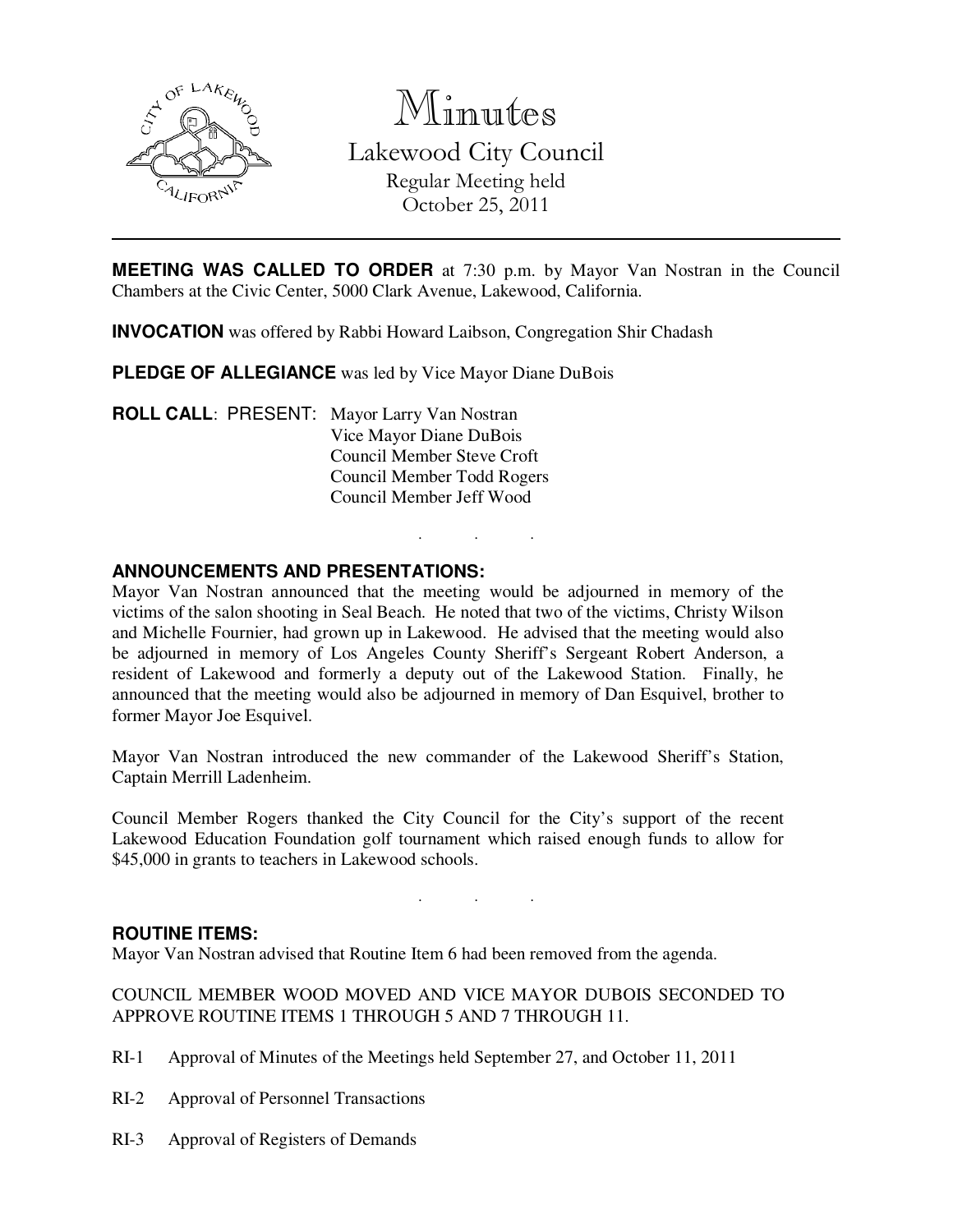#### **ROUTINE ITEMS:** Continued

- RI-4 RESOLUTION NO. 2011-53; A RESOLUTION OF THE CITY COUNCIL OF THE CITY OF LAKEWOOD ESTABLISHING DISABLED PERSON DESIGNATED PARKING ON THE WEST SIDE OF BRIERCREST AVENUE WITHIN THE CITY OF LAKEWOOD
- RI-5 Approval of Reduction of Retention for Public Works Project No. 11-1, Watermain Replacement
- RI-7 Approval of Maintenance Service Agreement for Telephone and Voicemail Systems with Standard Tel Networks
- RI-8 Approval of Lease Agreement with Southern California Edison Company for West San Gabriel River Parkway, Phase 3
- RI-9 Approving Renewal of Recreational Land Use License Agreement with Southern California Edison Company for Community Gardens
- RI-10 Approval of Monthly Report of Investment Transactions
- RI-11 Approval of Quarterly Schedule of Investments

UPON ROLL CALL VOTE, THE MOTION WAS APPROVED:

AYES: COUNCIL MEMBERS: Rogers, Croft, Wood, DuBois and Van Nostran NAYS: COUNCIL MEMBERS: None

## **2.1 • STATE AUDIT OF THE CENTRAL BASIN MUNICIPAL WATER DISTRICT**

. . .

Water Resources Director Jim Glancy displayed slides and made a presentation based on the memo in the agenda. He stated that recent legislation signed by the Governor authorized the State Auditor to establish a high-risk government agency audit program. Citing lawsuits filed by the Central Basin Municipal Water District resulting in millions of dollars of legal costs, a lack of transparency regarding expenditures and conflicts of interest, and the increasingly large surcharge fees imposed by said District; the member cities of the Southeast Water Coalition and the Central Basin Water Association were recommending a call upon the State Joint Legislative Audit Committee to identify the Central Basin Municipal Water District as a high risk government agency and direct the State Auditor to conduct an audit. It was the recommendation of staff that the City Council adopt the proposed resolution to request a State audit of the Central Basin Municipal District.

RESOLUTION NO. 2011-55; A RESOLUTION OF THE CITY COUNCIL OF THE CITY OF LAKEWOOD REQUESTING THE STATE OF CALIFORNIA JOINT LEGISLATIVE AUDIT COMMITTEE IDENTIFY CENTRAL BASIN MUNICIPAL WATER DISTRICT AS A HIGH RISK GOVERNMENT AGENCY AND DIRECT THE STATE AUDITOR TO CONDUCT AN AUDIT OF THE AGENCY'S PRACTICES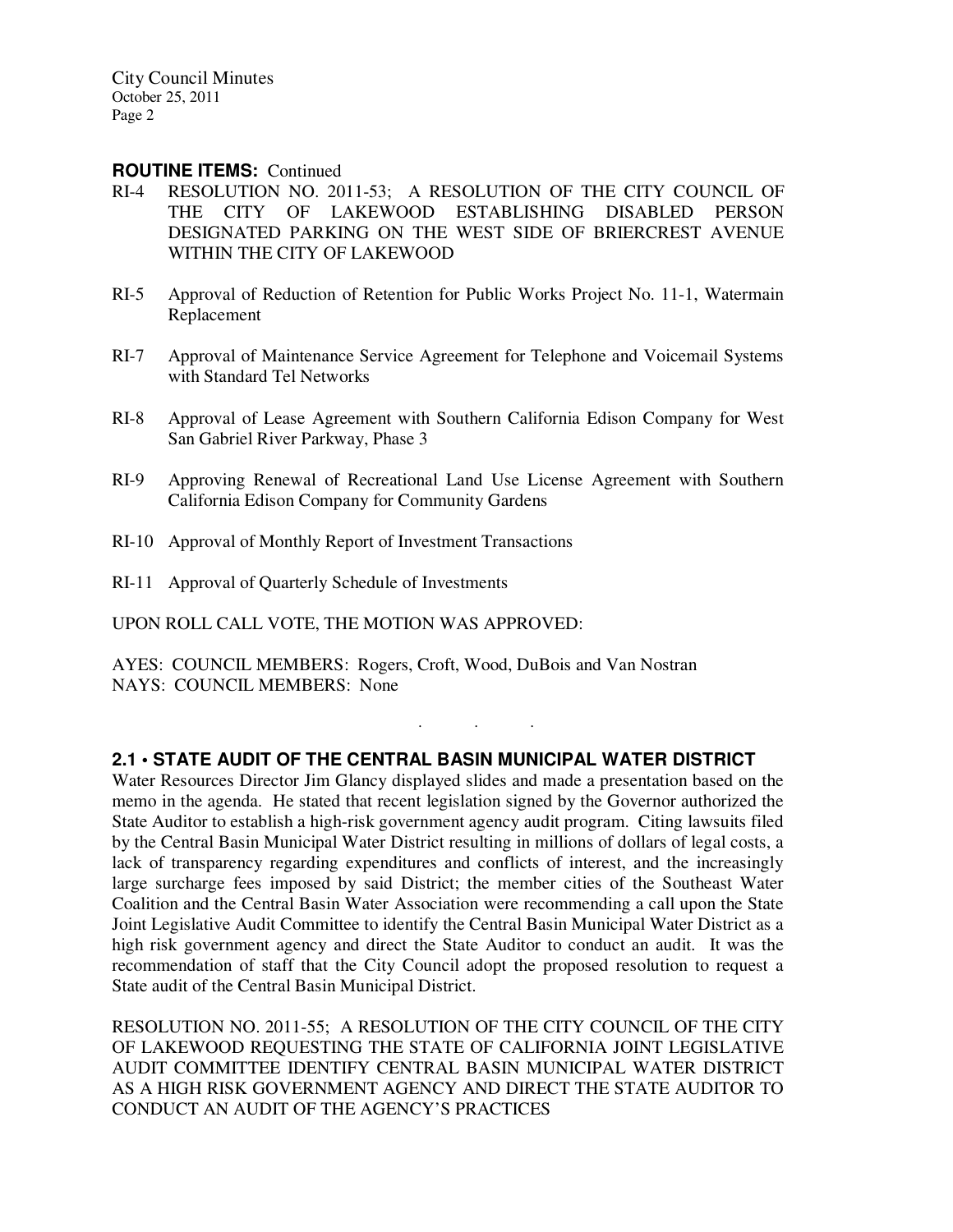# **2.1 • STATE AUDIT OF THE CENTRAL BASIN MUNICIPAL WATER DISTRICT**

Mr. Glancy responded to a question from Mayor Van Nostran by stating that it would fall to the State legislature to enforce any recommendations made by the State Auditor as the result of a full audit.

Vice Mayor DuBois inquired about benefits to water system customers from Central Basin's surcharge or parcel tax. Mr. Glancy responded by stating that although there were some benefits to customers from the District's water conservation program, there were also some questionable expenses, such as the \$200,000 contract for "positive" news articles about Central Basin, as exposed in the recent *Los Angeles Times* article.

Council Member Croft stated that the Water Committee had made numerous unsuccessful requests for information and had concerns about how lacking in transparency the District was when it came to its contracts. He noted that the City was fortunate to have the staff expertise to know what the services provided should actually cost.

Council Member Rogers reported that he had been representing the City on the Southeast Water Coalition (SEWC) since being elected to the City Council and he had never before experienced an elected body that was so arrogant and non-responsive as the Central Basin Municipal Water District. He stated that it was time for the communities served by the District to unite and address this problem. He also called for more accountability from the City's elected representative to the CBMWD.

Alan Gafford, stated he was surprised that the City had found their CBMWD representative, Phil Hawkins, to not be helpful. He suggested the City Council table this matter and work with other agencies to resolve the issues.

Council Member Rogers responded by stating that the concerns expressed by the City Council were the same concerns of all eleven SEWC member cities and that if the CBMWD had nothing to hide, they should willingly submit to the proposed audit and prove it.

Council Member Croft noted that many City Council Members had attended CBMWD meetings and made fruitless attempts to request records. He stated that the proposed action was not a matter that the City Council took lightly.

COUNCIL MEMBER ROGERS MOVED AND VICE MAYOR DUBOIS SECONDED TO ADOPT RESOLUTION NO. 2011-55. UPON ROLL CALL VOTE, THE MOTION WAS APPROVED:

. . .

AYES: COUNCIL MEMBERS: Rogers, Croft, Wood, DuBois and Van Nostran NAYS: COUNCIL MEMBERS: None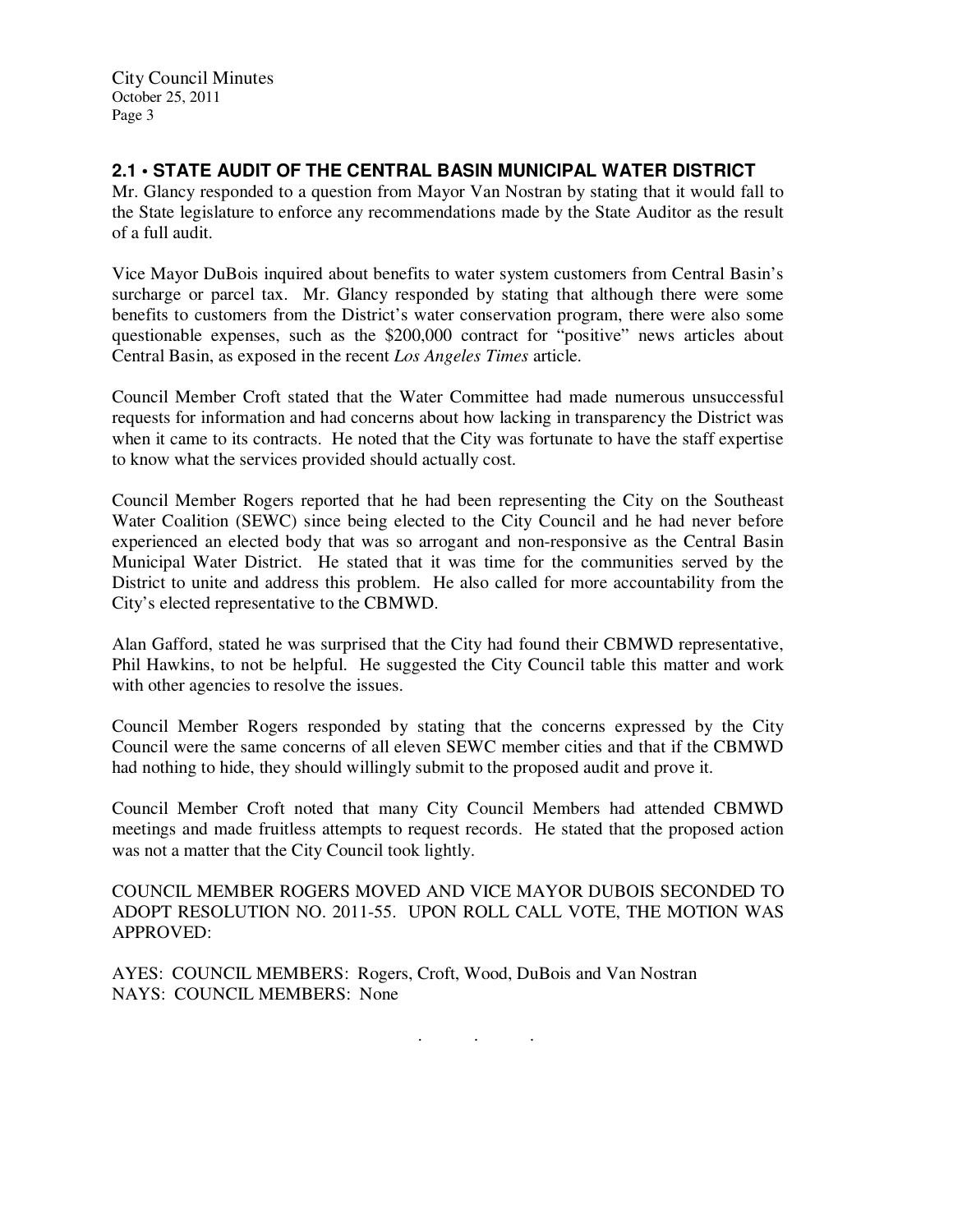## **3.1 • LAKEWOOD PROJECT SHEPHERD**

Recreation and Community Services Director Lisa Litzinger displayed slides and made a presentation based on the report in the agenda. She stated that Lakewood Project Shepherd, a combined effort of the City of Lakewood and the Rotary Club of Lakewood, was beginning its 39th year of assisting Lakewood residents in need. She reported that 548 families had received assistance last, and that staff was anticipating an increase in need. She noted that the program wouldn't be possible without the great support received from the community, especially from Lakewood schools, the Boy Scouts and many local businesses, who collected over 2,000 boxes of food last year. She stated that more than 350 volunteers would pitch in to help sort and box the donations and help recipients load their vehicles. She reviewed the Teddy Bear Tree Program, where children of participating families could specify a particular toy or gift. The child's first name and wished-for present were written on a paper "teddy bear" and picked-up by someone who would go out and buy the gift. She stated that over 900 teddy bear wishes had been filled last year. She advised that in addition to the many cash donations received from individual Lakewood residents, the annual Kris Kringle golf tournament raised funds to support Project Shepherd.

Ron Wade, President of the Rotary Club of Lakewood, thanked the City Council for their support of the program, requested the inclusion of a donation request through the City's water billing system, and invited the Mayor to serve as honorary chairman of the event.

Mayor Van Nostran stated he was honored to be able to participate with Rotary and the volunteers.

Vice Mayor DuBois stated she felt very fortunate to be part of a caring community of generous people so willing to help out others in need.

. . .

### **3.2 • MAYFAIR PARK SCHOOL-AGE PLAY AREA RENOVATION PROJECT**

Administrative Services Director Diane Perkin displayed slides and made a presentation based on the memo in the agenda. She reported that the school-age play area equipment, originally installed in 1993, was reaching the end of its useful life and that two grant sources were available to assist with the purchase of new equipment. The City would be receiving a \$150,000 grant from the Los Angeles County Regional Park and Open Spaces District and a \$50,000 grant from Boundless Playgrounds. As part of the Boundless grant, the equipment and play surfaces would be designed to provide accessibility to children of all abilities. As part of the renovation, the existing play equipment would be donated to "Kids Around The World," who dismantle, refurbish, and ship it to be re-constructed at an orphanage or school in another country to serve disadvantaged children. It was the recommendation of staff that the City Council approve a grant agreement with Boundless Playgrounds; adopt the proposed resolution approving the application for the Los Angeles County Regional Park and Open Space District Grant Program; approve the purchase of play equipment from Game Time/Great Western Park & Playground in the amount of \$163,459.62; approve the purchase of SpectraTurf rubberized surfacing through the KCDA purchasing program in the amount of \$26,181.78; and approve the disposition of the Mayfair Park School-Age Play Area equipment through donation to Kids Around The World.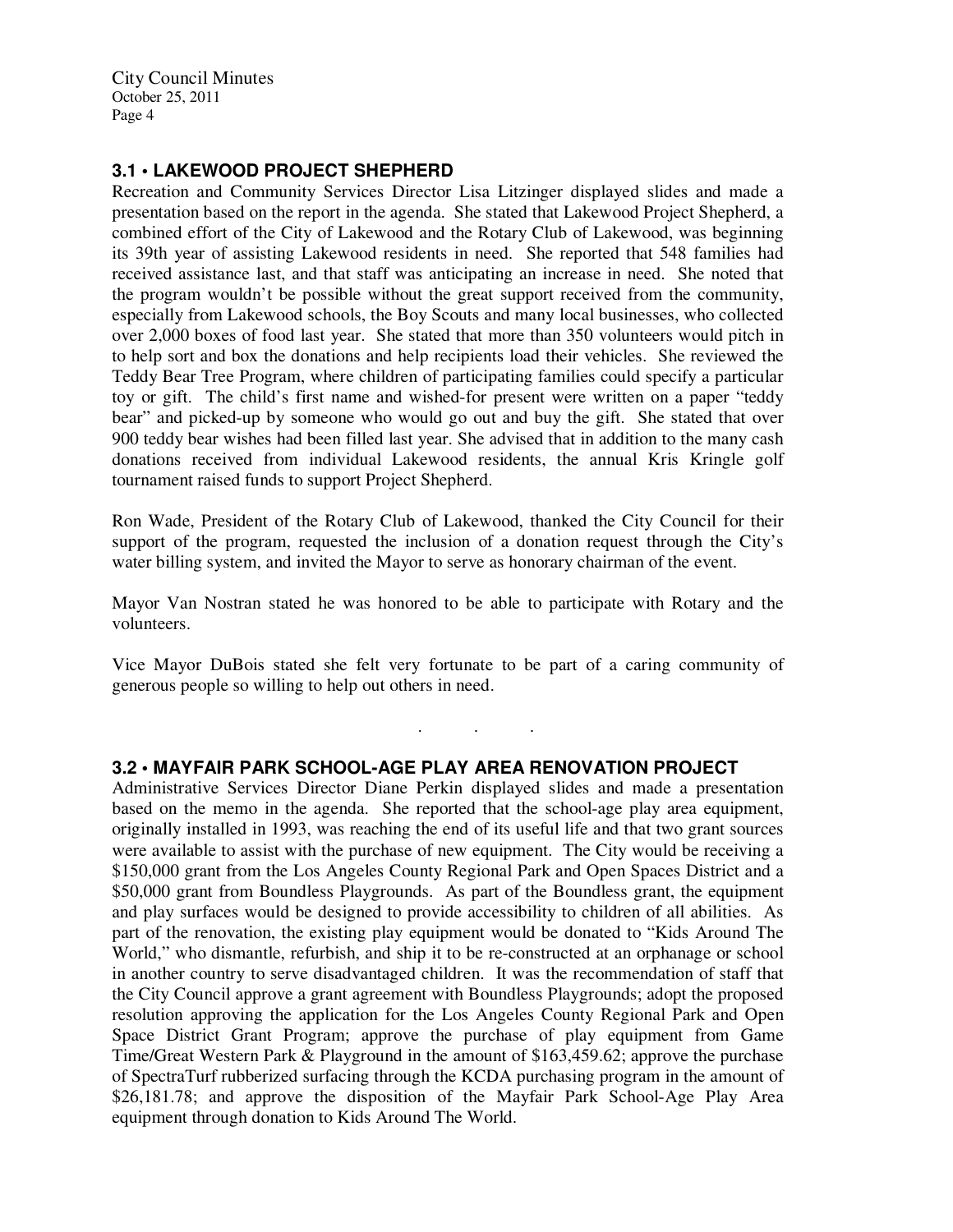#### **3.2 • MAYFAIR PARK SCHOOL-AGE PLAY AREA RENOVATION PROJECT** – Continued

RESOLUTION NO. 2011-56; A RESOLUTION OF THE CITY COUNCIL OF THE CITY OF LAKEWOOD APPROVING THE APPLICATION FOR GRANT FUNDS FROM THE LOS ANGELES COUNTY REGIONAL PARK AND OPEN SPACE DISTRICT GRANT PROGRAM FOR CITIES EXCESS FUNDS FOR MAYFAIR PARK SCHOOL-AGE PLAY AREA RENOVATION

Mayor Van Nostran inquired about the time for delivery and installation of the new equipment. Public Works Director Lisa Rapp responded by stating that staff was projecting an 8- to 10-week schedule.

Council Member Croft stated that he had observed that the new play equipment at Palms and Bolivar parks was very popular with kids and families and that it was great to be able to provide the opportunity for the old equipment to have a second life for other children.

Council Member Wood remarked that he appreciated the commitment of City staff to seek out grant opportunities and make projects like this one possible.

COUNCIL MEMBER ROGERS MOVED AND COUNCIL MEMBER WOOD SECONDED TO APPROVE STAFF'S RECOMMENDATIONS. UPON ROLL CALL VOTE, THE MOTION WAS APPROVED:

AYES: COUNCIL MEMBERS: Rogers, Croft, Wood, DuBois and Van Nostran NAYS: COUNCIL MEMBERS: None

# **3.3 • PROGRAM SUPPLEMENT TO MASTER AGREEMENT FOR FEDERAL AID PROJECTS FOR SEVEN STREET SEGMENTS PAVING**

. . .

# **&**

# **3.4 • AGREEMENTS FOR COST SHARE STREET IMPROVEMENTS WITH CITIES OF LONG BEACH AND CERRITOS**

The Director of Public Works displayed slides and gave a presentation based on the memo in the agenda. She stated that the City had access to \$1,694,000 in Federal funds for pavement rehabilitation and was planning for an overlay project for 5.75 miles of seven segments of local streets. The proposed project would include segments of Arbor Road; Ashworth Street; Carson Street; Del Amo Boulevard; Downey Avenue; Palo Verde Avenue; and South Street. A resolution was required to approve a supplemental agreement with the State of California for access to the Federal funds. Since part of the project would involve segments of streets bordering neighboring cities, cost sharing agreements were proposed with the City of Long Beach for part of the Carson Street segment, and with the City of Cerritos for part of the Palo Verde Avenue segment. It was the recommendation of staff that the City Council adopt the proposed resolution approving the Program Supplement Agreement Number 008-N, and authorize the execution of an agreement with the City of Long Beach and the City of Cerritos for reimbursement of the cost of paving work.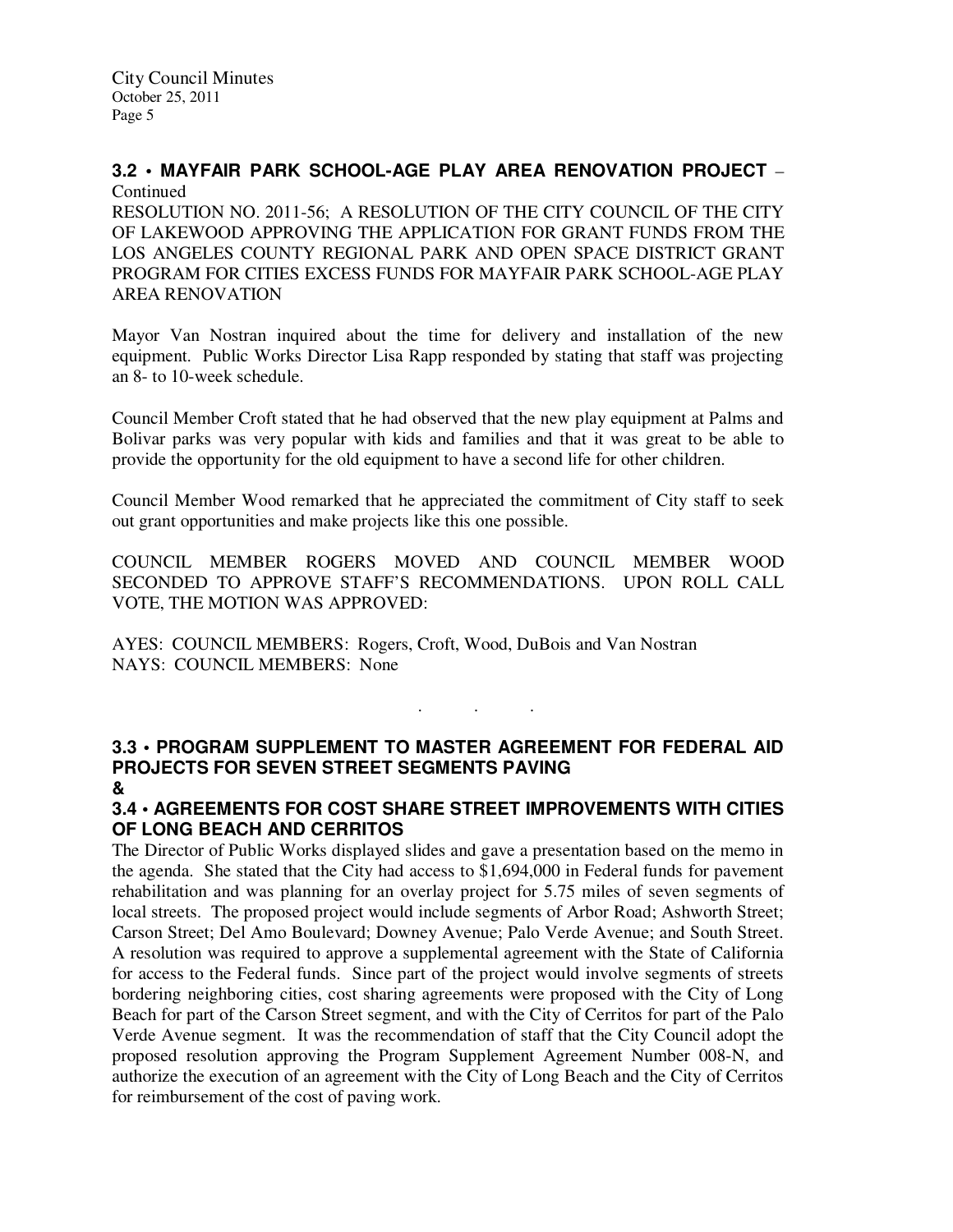**3.3 & 3.4 • SEVEN STREET SEGMENTS PAVING • AND AGREEMENTS FOR COST SHARE WITH CITIES OF LONG BEACH AND CERRITOS** - Continued RESOLUTION NO. 2011-57; A RESOLUTION OF THE CITY COUNCIL OF THE CITY OF LAKEWOOD ADOPTING PROGRAM SUPPLEMENT NUMBER 008-N TO MASTER AGREEMENT NUMBER 07-5315R AND AUTHORIZING THE MAYOR TO EXECUTE SAID AGREEMENT

Vice Mayor DuBois asked if the funds for this project could be used for any other purpose. Ms. Rapp responded by stating that these were restricted funds and could only be used for projects such as this one.

Mayor Van Nostran noted that the City had been criticized in the local media for paving streets before it was needed. Ms. Rapp pointed out that the City's practice was to maintain the pavement early through the overlay process, rather than let the pavement deteriorate to the point where reconstruction was required, which was 6 to 8 times more costly.

Council Member Croft stated that when compared to some streets in neighboring cities, even Lakewood's worn streets looked good. He noted that not only were significant cost savings realized through timely maintenance, but the many trees in Lakewood made maintenance very important.

VICE MAYOR DUBOIS MOVED AND COUNCIL MEMBER WOOD SECONDED TO APPROVE STAFF'S RECOMMENDATIONS. UPON ROLL CALL VOTE, THE MOTION WAS APPROVED:

AYES: COUNCIL MEMBERS: Rogers, Croft, Wood, DuBois and Van Nostran NAYS: COUNCIL MEMBERS: None

**3.5 • PURCHASE OF REPLACEMENT PICNIC TABLES AND TRASH RECEPTACLES FOR CITY PARKS** 

. . .

The Director of Administrative Services gave a report based on the memo in the agenda and stated there was a need to replace several damaged and unserviceable picnic tables and trash receptacles at City parks. The City had a standardized style and design, which was available in the sizes and colors compatible with City parks, from a company making use of green materials. It was the recommendation of staff that the City Council authorize the purchase of 27 Wabash Valley Manufacturing adult-size picnic tables, 2 child-size picnic tables and 4 trash receptacles with lids and mounting brackets from Dave Bang Associates, Inc. in the amount of \$22,014.95.

Responding to a question from Council Member Wood, Ms. Perkin stated that the old picnic tables that were salvageable would be utilized for special events, such as the Civic Center Block Party, and those that were completely unusable would be dismantled, with appropriate materials either discarded or recycled.